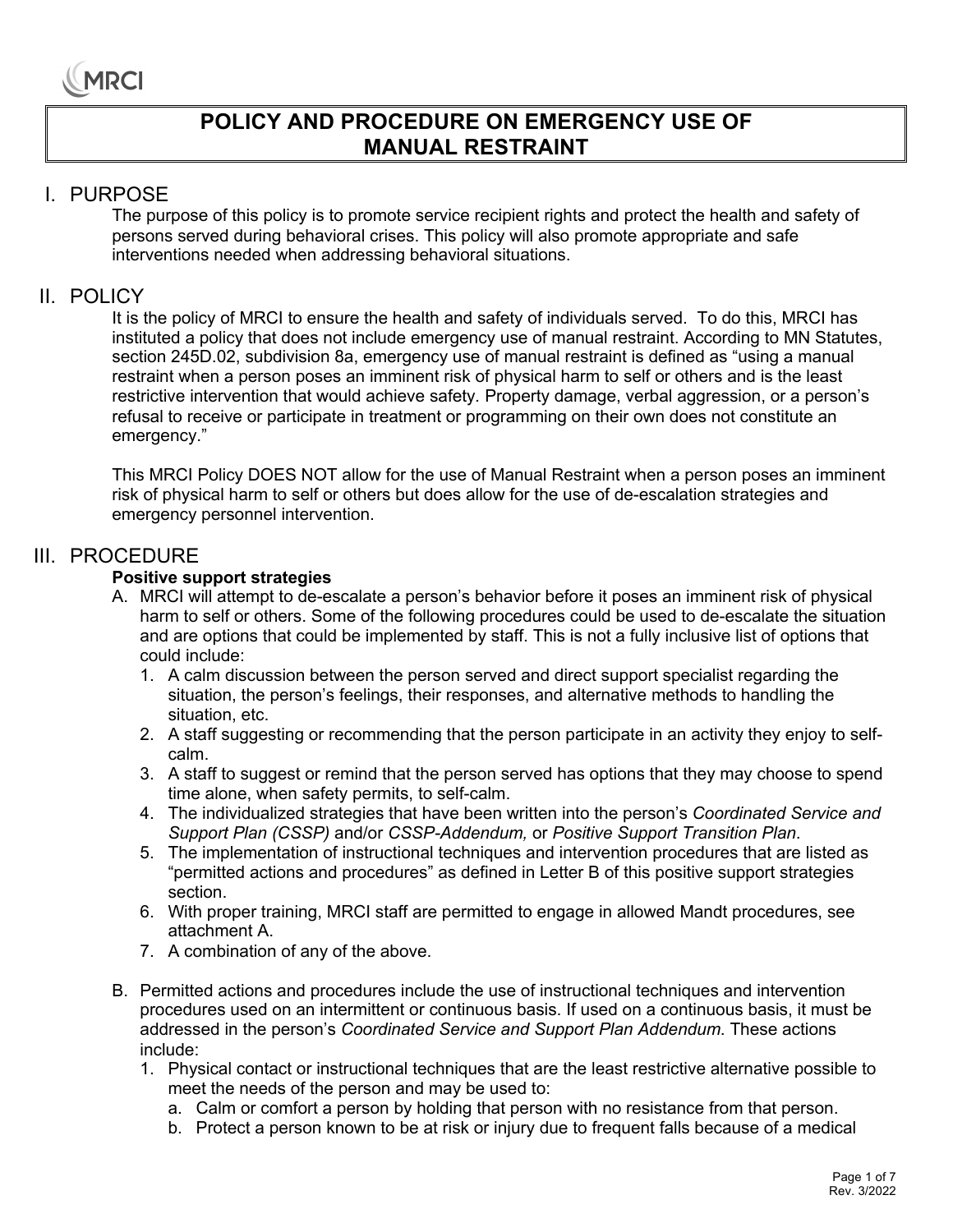

condition.

- c. Facilitate the person's completion of a task or response when the person does not resist, or the person's resistance is minimal in intensity or duration.
- d. Block or redirect a person's limbs or body without holding the person or limiting the person's movement to interrupt the person's behavior that may result in injury to self or others with less than 60 seconds of physical contact by staff.
- e. Redirect a person's behavior when the behavior does not pose a serious threat to the person or others and the behavior is effectively redirected with less than 60 seconds of physical contact by staff.
- f. Assist in the safe evacuation or redirection of a person in the event of an emergency and the person is at imminent risk of harm.
- g. Position a person with physical disabilities in a manner specified in their Coordinated Service and Support Plan Addendum.
- 2. Use of adaptive aids or equipment, orthotic devices, or other medical equipment ordered by a licensed health professional to treat a diagnosed medical condition do not in and of themselves constitute the use of mechanical restraint.
- 3. Positive verbal correction that is specifically focused on the behavior being addressed.
- 4. Temporary withholding or removal of objects being used to hurt self or others.

#### **Prohibited Procedures**

MRCI and its staff are prohibited from using the following:

- A. Chemical restraints
- B. Mechanical restraints
- C. Manual restraints
- D. Time out
- E. Seclusion
- F. Any other aversive or deprivation procedures
- G. As a substitute for adequate staffing
- H. For a behavioral or therapeutic program to reduce or eliminate behavior
- I. Punishment
- J. Interventions for staff convenience
- K. Prone restraint, metal handcuffs, or leg hobbles
- L. Faradic shock
- M. Speaking to a person in a manner that ridicules, demeans, threatens, or is abusive
- N. Physical intimidation or a show of force
- O. Containing, restricting, isolating, secluding, or otherwise removing a person from normal activities when it is medically contraindicated or without monitoring the person served
- P. Denying or restricting a person's access to equipment and devices such as walkers, wheelchairs, hearing aids, and communication boards that facilitate the person's functioning. When the temporary removal of the equipment or device is necessary to prevent injury to the person or others or serious damage to the equipment or device, the equipment or device must be returned to the person as soon as imminent risk of injury or serious damage has passed.
- Q. Painful techniques, including intentional infliction of pain or injury, intentional infliction of fear of pain or injury, dehumanization, and degradation
- R. Hyperextending or twisting a person's body parts
- S. Tripping or pushing a person
- T. Requiring a person to assume and maintain a specified physical position or posture
- U. Forced exercise
- V. Totally or partially restricting a person's senses
- W. Presenting intense sounds, lights, or other sensory stimuli
- X. Noxious smell, taste, substance, or spray, including water mist
- Y. Depriving a person of or restricting access to normal goods and services, or requiring a person to earn normal goods and services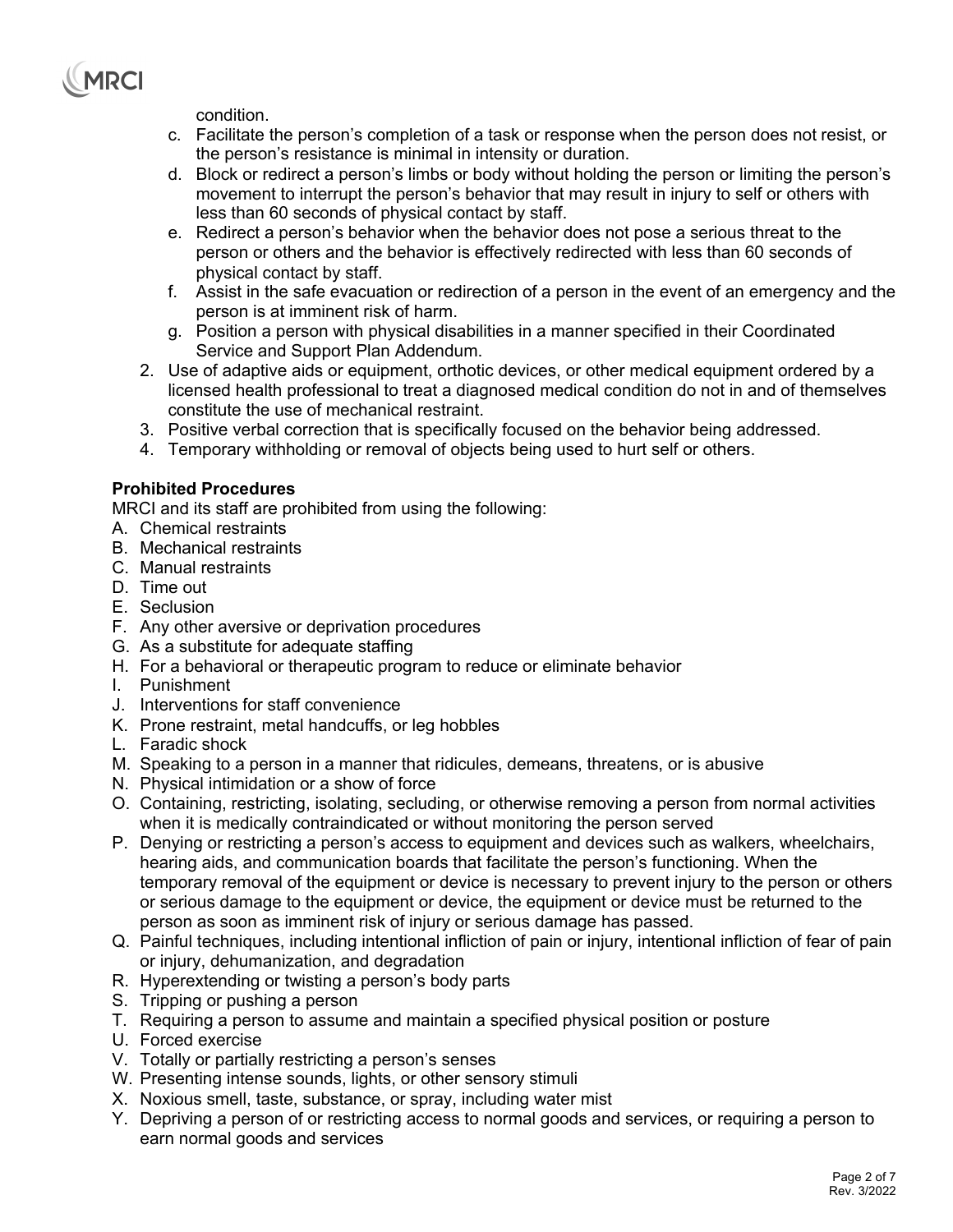# **MRCI**

- Z. Token reinforcement programs or level programs that include a response cost or negative punishment component
- AA. Using a person receiving services to discipline another person receiving services
- BB. Using an action or procedure which is medically or psychologically contraindicated
- CC. Using an action or procedure that might restrict or obstruct a person's airway or impair breathing, including techniques whereby individuals use their hands or body to place pressure on a person's head, neck, back, chest, abdomen, or joints
- DD. Interfering with a person's legal rights, except as allowed by MN Statutes, section 245D.04, subdivision 3, paragraph (c).

#### **Emergency use of manual restraint**

 If the positive support strategies were not effective in de-escalating or eliminating the person's behavior, initiating involvement with emergency personnel may be necessary.

A. A restrictive intervention means prohibited procedures identified in MN Statutes, section 245D.06, subdivision 5; prohibited procedures identified in MN Rules, part 9544.006; and the emergency use of manual restraint.

A restrictive procedure must not:

- 1. Be implemented with a child in a manner that constitutes sexual abuse, neglect, physical abuse, or mental injury as defined in MN Statutes, chapter 260E.
- 2. Be implemented with an adult in a manner that constitutes abuse or neglect as defined in MN Statutes, section 626.5572, subdivisions 2 or 17.
- 3. Be implemented in a manner that violates a person's rights identified in MN Statutes, section 245D.04.
- 4. Restrict a person's normal access to a nutritious diet, drinking water, adequate ventilation, necessary medical care, ordinary hygiene facilities, normal sleeping conditions, or necessary clothing, or to any protection required by state licensing standards and federal regulations governing the program.
- 5. Deny the person visitation or ordinary contact with legal counsel, a legal representative, or next of kin.
- 6. Be used as a substitute for adequate staffing, for the convenience of staff, as punishment, or as a consequence if the person refuses to participate in the treatment of services provided by MRCI.
- 7. Use prone restraint (that places a person in a face-down position).
- 8. Apply back or chest pressure while a person is in the prone or supine (face-up) position.
- 9. Be implemented in a manner that is contraindicated for any of the person's known medical or psychological limitations.
- B. MRCI educates and trains staff in a system of gradual and graded alternatives for de-escalating and supporting people, using a combination of interpersonal communication skills and physical interaction techniques.
- C. If a person's licensed health care professional or mental health professional has determined that a manual restraint would be medically or psychologically contraindicated, MRCI will not use a manual restraint to eliminate the immediate risk of harm and effectively achieve safety. This statement of whether a manual restraint would be medically or psychologically contraindicated will be completed as part of service initiation planning.

#### **Positive Support Transition Plans (PSTP)**

MRCI must and will develop a *Positive Support Transition Plan* on forms provided by the Department of Human Services and in the manner directed for a person served who requires intervention in order to maintain safety when it is known that the person's behavior poses an immediate risk of physical harm to self or others. A PSTP must be developed in accordance with MN Statutes, section 245D.06, subdivision 8 and MN Rules, part 9544.0070 for a person who has been subjected to three (3) incidents of EUMR within 90 days or four (4) incidents of EUMR within 180 days. This *Positive Support Transition*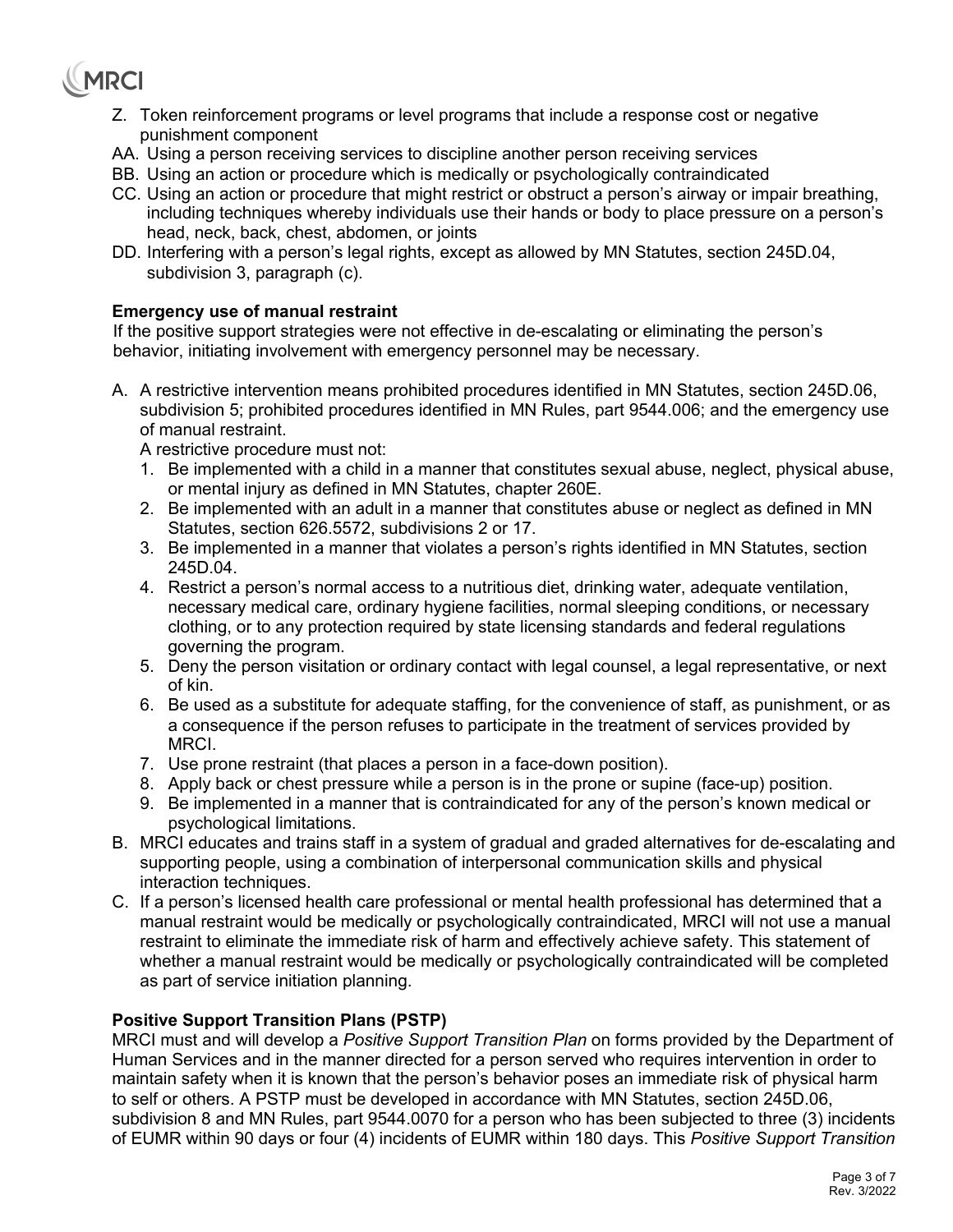

*Plan* will phase out any existing plans for the emergency use or programmatic use of restrictive interventions prohibited under MN Statutes, Chapter 245D and MN Rules, Chapter 9544.

#### **Procedures during a behavioral crisis**

- A. MRCI does not allow emergency use of manual restraint.
- B. During an escalated behavioral crisis, MRCI will monitor the person's behaviors and call "911" if necessary.
- C. MRCI will redirect individuals at risk of harm to a safe location.
- D. MRCI will follow the instructions of emergency personnel
- E. MRCI will notify the Designated Coordinator and request assistance if needed.

#### **Reporting procedures after a behavioral crisis**

- A. MRCI does not allow emergency use of manual restraint.
- B. MRCI will notify the person's team members of all 245D reportable incidents.
- C. For incidents in which a person's behavior posed imminent risk of harm to self or others and required assistance from emergency personnel:
	- 1. Within 24 hours of the incident, MRCI will make a written or verbal report regarding the incident to the legal representative or designated emergency contact and case manager. If other persons served were involved in the incident, MRCI will not disclose any personally identifiable information about any other person when making the report unless MRCI has the consent of the person.
	- 2. Within three (3) calendar days of the incident, the primary staff involved will report, in writing, to the Coordinator the following information:
		- i. The staff and person(s) served who were involved in the incident.
		- ii. A description of the physical and social environment, including who was present before and during the incident.
		- iii. A description of what less restrictive alternative measures were attempted to de-escalate the incident and maintain safety before "911" was called. This description must identify the when, how, and how long the alternative measures were attempted before "911" was called.
		- iv. A description of the mental, physical, and emotional condition of the person who was exhibiting unsafe behaviors, and other persons involved in the incident leading up to, during, and following the incident.
		- v. Whether there was any injury to the person exhibiting unsafe behavior or other persons involved, including staff, before or as a result of the incident.
		- vi. Whether there was a debriefing with the staff, with the person exhibiting unsafe behavior and other persons who were involved in or who witnessed the incident, following the incident. The outcome of the debriefing will be clearly documented and if the debriefing could not occur at the time of the incident, the report will identify whether a debriefing is planned in the future.
	- 3. Within five (5) working days of the incident, the Coordinator will complete and document an internal review. The internal review will include an evaluation of whether:
		- i. The person's served service and support strategies developed according to MN Statutes, sections 245D.07 and 245D.071 need to be revised.
		- ii. Related policies and procedures were followed.
		- iii. The policies and procedures were adequate.
		- iv. There is a need for additional staff training.
		- v. The reported event is similar to past events with the persons, staff, or the services involved.
		- vi. There is a need for corrective action by the company to protect the health and safety of the person(s) served.
	- 4. Based upon the results of the internal review, MRCI will develop, document, and implement a corrective action plan for the program designed to correct current lapses and prevent future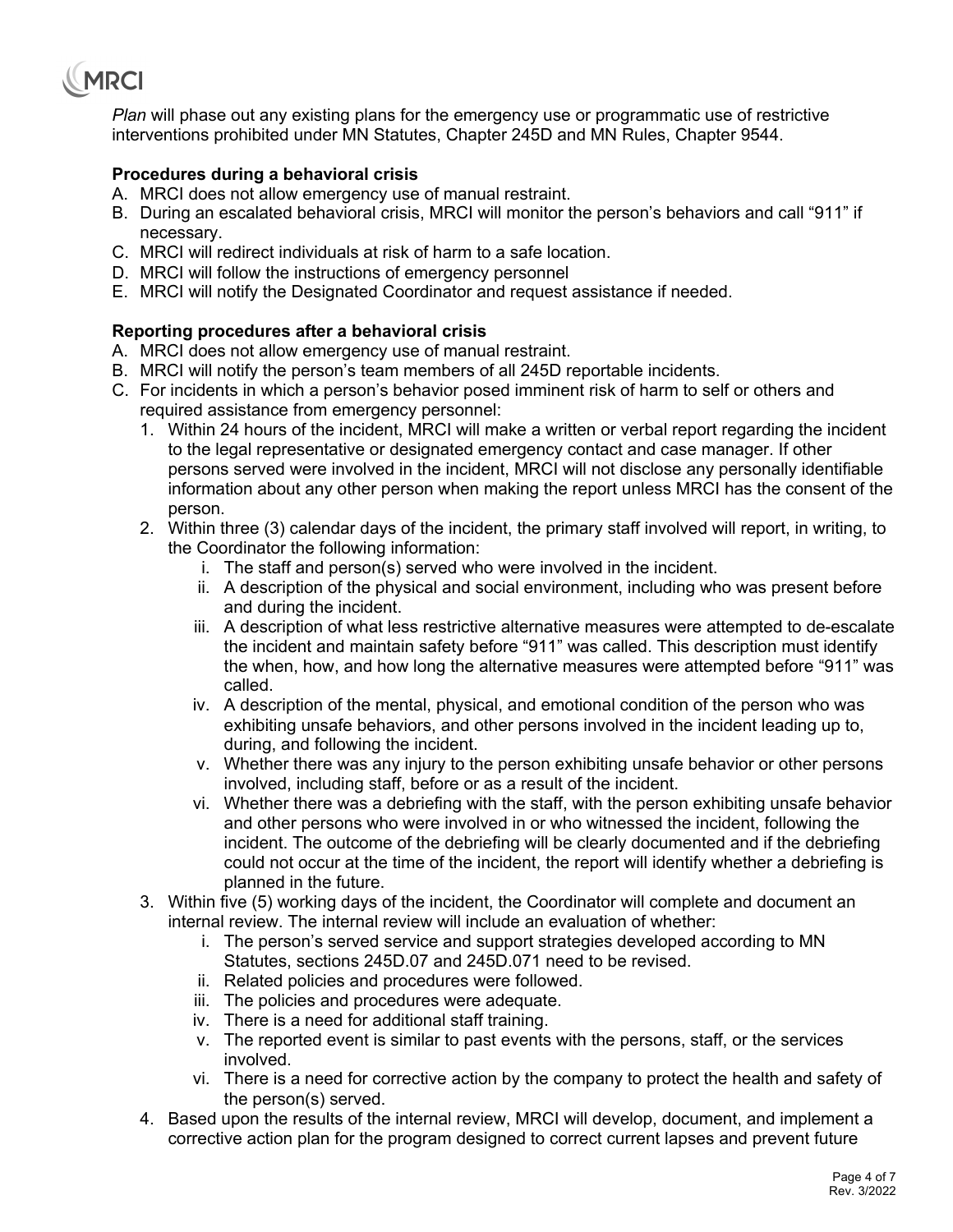

lapses in performance by the individuals or MRCI, if any. The Director will ensure that the corrective action plan, if any, is implemented within 30 days of the internal review being completed.

- 5. Within five (5) working days after the completion of the internal review, the Coordinator will consult with the person's expanded support team following the incident. The purpose of this consultation is to:
	- i. Discuss the incident and to define the antecedent or event that gave rise to the behavior resulting in the "911" call and identify the perceived function the behavior served.
	- ii. Determine whether the person's served *Coordinated Service and Support Plan Addendum* needs to be revised to positively and effectively help the person maintain stability and to reduce or eliminate future occurrences.
- 6. The following information will be maintained in the person's service recipient record:
	- i. The incident report
	- ii. The internal review and the corrective action plan, with information about implementation of correction within 30 days, if any.
	- iii. The written summary of the expanded support team's discussion and decision
	- iv. The notifications to the expanded support team, the Department of Human Services, and Ombudsman if needed.

#### **Staff training requirements**

- A. MRCI recognizes the importance of having qualified and knowledgeable staff that are competently trained to uphold the rights of persons served and to protect persons' health and safety. All staff will receive orientation and annual training according to MN Statutes, section 245D.09, subdivisions 4, 4a and 5. Orientation training will occur within the first 60 days of hire and annual training will occur within a period of 12 months.
- B. Prior to having unsupervised direct contact with a person served by the company or for whom the staff has not previously provided support, or any time the plans or procedures are revised as they relate to the staff person's job functions for the persons served, the staff person must review and receive instruction on:
	- 1. What constitutes use of restraints, time out, and seclusion including chemical restraints.
	- 2. Staff responsibilities related to the prohibitions of their use according to this policy and MN Statutes, section 245D.06, subdivision 5. MN Rules, part 9544.0060, or successors provisions, why such procedures are not effective for reducing or eliminating symptoms or undesired behavior and why such procedures are not safe.
- C. Before staff provide unsupervised contact with a person served, and in addition to the training on this policy and procedure and the orientation and annual training requirements, staff must receive training on the following topics:
	- 1. Alternatives to manual restraint procedures including techniques to identify events and environmental factors that may escalate conduct that poses an imminent risk of physical harm to self or others.
	- 2. De-escalation methods, positive support strategies, and how to avoid power struggles.
	- 3. How to properly identify thresholds for implementing and ceasing restrictive procedures.
	- 4. The physiological and psychological impact on the person and the staff when restrictive procedures are used.
	- 5. The communicative intent of behaviors.
	- 6. Relationship building.
- D. For staff that are responsible to develop, implement, monitor, supervise, or evaluate positive support strategies and *Positive Support Transition Plans,* the staff must complete a minimum of eight (8) hours of core training from qualified individuals prior to assuming these responsibilities. Core training must include the following:
	- a. De-escalation techniques and their value
	- b. Principles of person-centered service planning and delivery and how they apply to direct support services provided by staff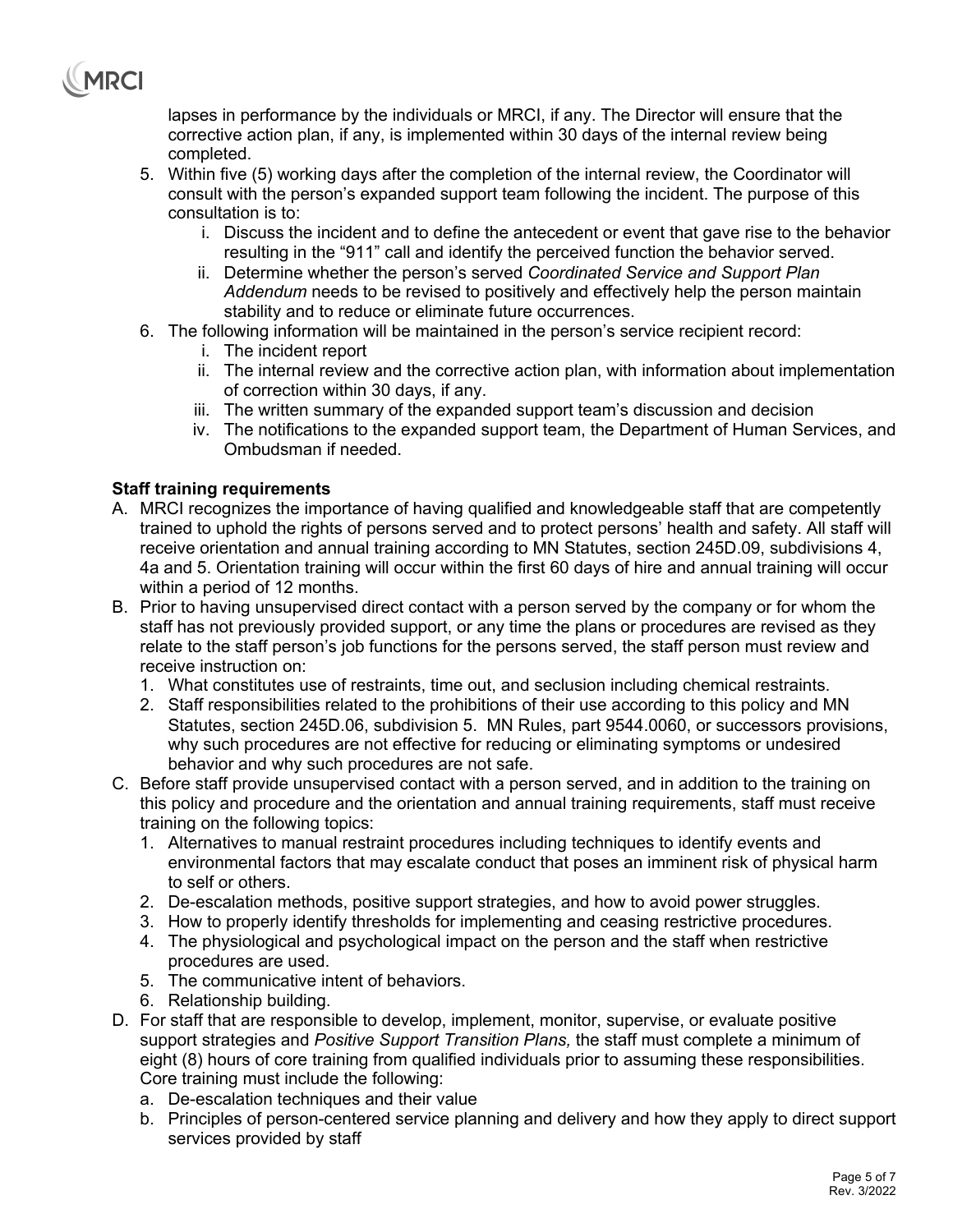# MRCI

- c. Principles of positive support strategies such as positive behavior supports, the relationship between staff interactions with the person and the person's behavior, and the relationship between the person's environment and the person's behavior
- d. What constitutes the use of restraint, including chemical restraint, time out, and seclusion
- e. Staff responsibilities related to prohibited procedures under MN Statutes, section 245D.06, subdivision 5; why the procedures are not effective for reducing or eliminating symptoms or interfering behavior; and why the procedures are not safe
- f. Staff responsibilities related to restricted and permitted actions and procedure according to MN Statutes, section 245D.06, subdivisions 6 and 7
- g. Situations in which staff must contact 911 services in response to an imminent risk of harm to the person or others
- h. Procedures and forms staff must use to monitor and report use of restrictive interventions that are part of a *Positive Support Transition Plan*
- i. Procedures and requirements for notifying members of the person's expanded support team after the use of a restrictive intervention with the person
- j. Understanding of the person as a unique individual and how to implement treatment plans and responsibilities assigned to the license holder
- k. Cultural competence
- l. Personal staff accountability and staff self-care after emergencies.
- E. Staff who develop positive support strategies, license holders, executives, managers, and owners in non-clinical roles, must complete a minimum of four (4) hours of additional training. Functionspecific training must be completed on the following:
	- a. Functional behavior assessment
	- b. How to apply person-centered planning
	- c. How to design and use data systems to measure effectiveness of care
	- d. Supervision, including how to train, coach, and evaluate staff and encourage effective communication with the person and the person's support team.
- F. License holders, executives, managers, and owners in non-clinical roles must complete a minimum of two (2) hours of additional training. Function-specific training must be completed on the following:
	- a. How to include staff in organizational decisions
	- b. Management of the organization based upon person-centered thinking and practices and how to address person-centered thinking and practices in the organization
	- c. Evaluation of organizational training as it applies to the measurement of behavior change and improved outcomes for persons receiving services.
- G. Annually, staff must complete four (4) hours of refresher training covering each of the training topics listed in items D, E, and F listed above.
- H. For each staff, the license holder must document, in the personnel record, completion of core training, function-specific training, and competency testing or assessment. Documentation must include the following:
	- a. Date of training
	- b. Testing or assessment completion
	- c. Number of training hours per subject area
	- d. Name and qualifications of the trainer or instructor.
- I. The license holder must verify and maintain evidence of staff qualifications in the personnel record. The documentation must include the following:
	- a. Education and experience qualifications relevant to the staff's scope of practice, responsibilities assigned to the staff, and the needs of the general population of persons served by the program; and
	- b. Professional licensure, registration, or certification, when applicable.